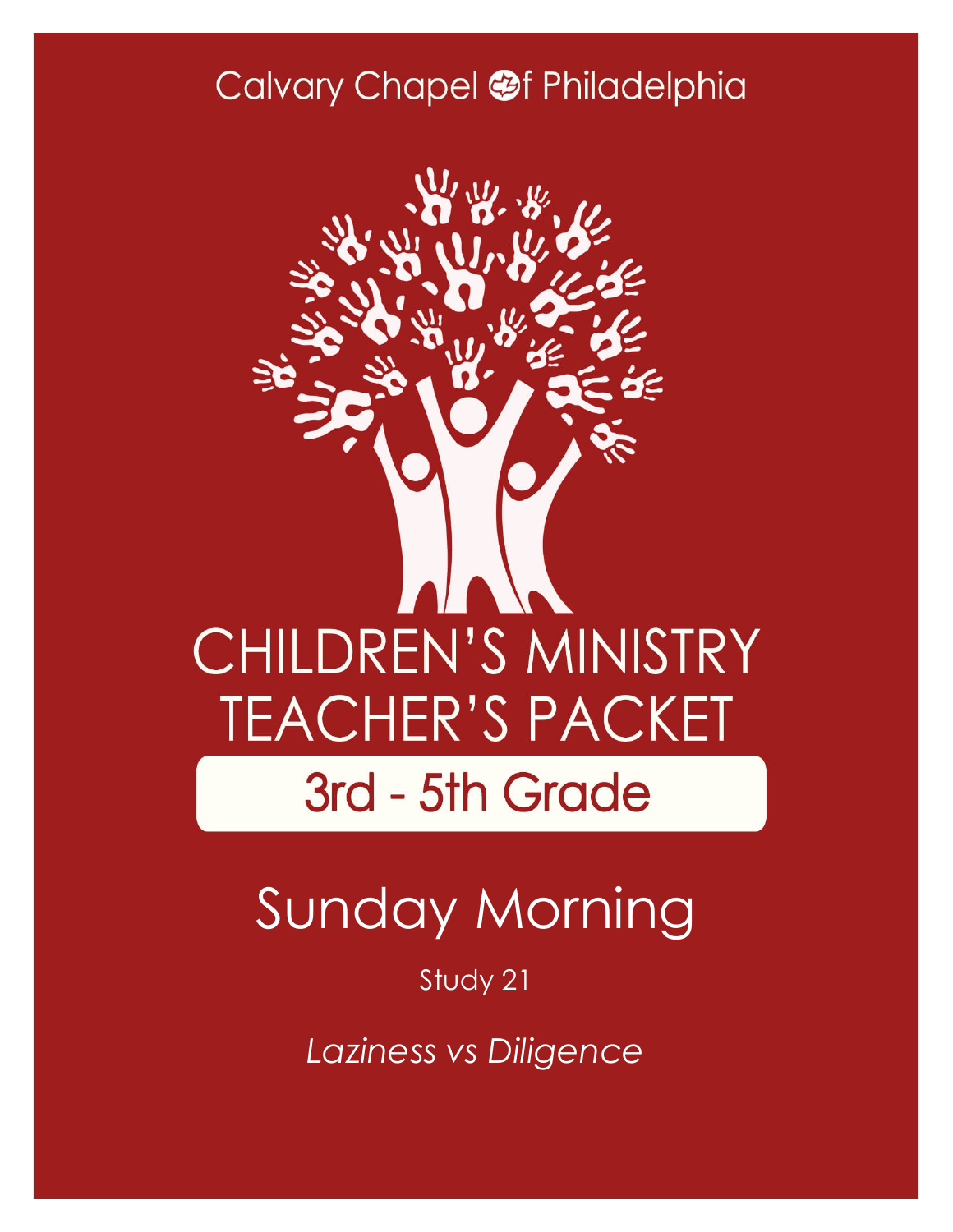### Laziness vs Diligence

The Objective is the key concept for this week's lesson. It should be the main focus of the study.

These are the key verses that you will find helpful in teaching your study this week. The "Main passage" is the basis of the study, where the other verse support the objective of the lesson.

There is a memory verse for the students that relates to every study. If a student can memorize the verse for the following week you may give them a prize from the "reward box" found on your cart.

An introductory activity or question that will settle the class, draw their attention to the study and prepare their hearts for God's Word.

**Objective To learn how Proverbs compares and contrasts the wisdom of being diligent with the folly of the sluggard/laziness.** 

**Key Verses** Proverbs 12:24, 27 Proverbs 21:5, 25 Proverbs 22:29 Proverbs 24:30-34 Proverbs 26:13-16

Matthew 25:14-30

### **Memory Verse** - Proverbs 15:9

"The way of the lazy man is like a hedge of thorns, But the way of the upright is a highway."

### **Hook**

Review last week's memory verse, Proverbs 16:18-19.

Imagine that you're driving to school one day and you see someone throw a rock through a house's window. What would you think about this person? Were they wrong to do that? Absolutely! That was a terrible thing to do! His actions damaged someone else's property. We would never do such a thing! Or would we?

Today we are going to learn that laziness is also destructive. Something can be destroyed from neglect as much as from being directly attacked.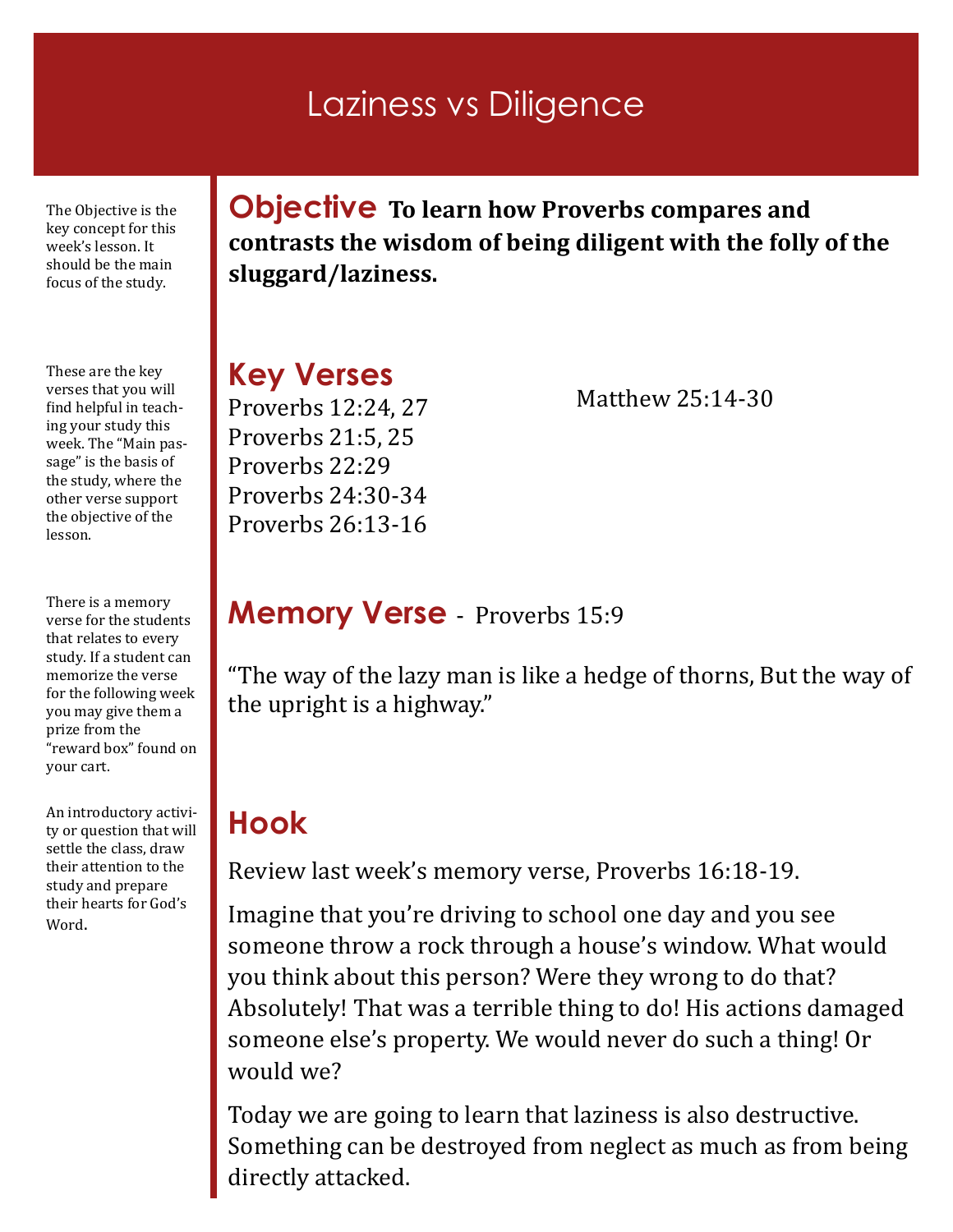What does the Bible say? This is where we will read a passage or series of passages that teach on the subject of the day.

The interpretation/ exegesis of the passage. What does this passage mean? How does this passage apply to my life?

## BOOK

According to Proverbs, laziness is evidence of foolishness. Solomon describes a field he saw as overgrown and broken down. What was the cause? It belonged to a lazy and foolish man. A little sleep, a little slumber, a little folding of the hands to rest, and seemingly suddenly, he was hungry and poor (Proverbs 24:30-34). No doubt he made excuses to delay, and no doubt others warned him to get to work, until one day, seemingly all of the sudden, he awoke poor and hungry (26:13-17). He is left wanting everything he was unwilling to work for (21:25).

But the wise man is diligent. He makes plans (not excuses) and follows through, which causes him to prosper (21:5), having what he needs and more. Diligence is a precious possession (12:27) to those who have it because it leads to obtaining riches both inwardly (13:4) and outwardly. The diligent are honored by leaders (22:29) and placed in positions of authority over those who are not diligent (12:24) because they are trustworthy and dependable. Such is the way of wisdom.

We see this illustrated in the parable of the talents (Matthew 25:14- 30). A man travelled to a far country and left three servants to manage some of his wealth while he was gone, giving a different amount to each. Two of his servants diligently multiplied what he had entrusted to them, but one of them did nothing with what he had been given. He buried the money in the ground and made excuses to his master about why he did so. The master called this servant wicked and lazy, and what he had been given was taken from him and given to one of the diligent servants.

## $\cup$

Laziness is not passive and innocent; it's active disobedience to God's Word. It is sin, destructive to yourself and others. Consider the field Solomon saw. It looked like it had been attacked! But nobody had attacked this field. No one had done anything to it. This field belonged to a lazy fool who did what lazy people do best: nothing. Neglect had brought the entire field to ruin. What if we saw the same thing today?

Has anything been neglected in your home? Cleaning your room, doing chores, finishing your homework? Leaving things undone only makes things worse, for yourself and others. Imagine a city full of police officers, or a restaurant with cooks and waitresses, or a hospital full of doctors and nurses who just did nothing. The city would be full of criminals and injustice, the restaurant would be full of hungry and angry people, and people in the hospital would die! Lazy people don't love God or their neighbors. They just make everyone around them miserable.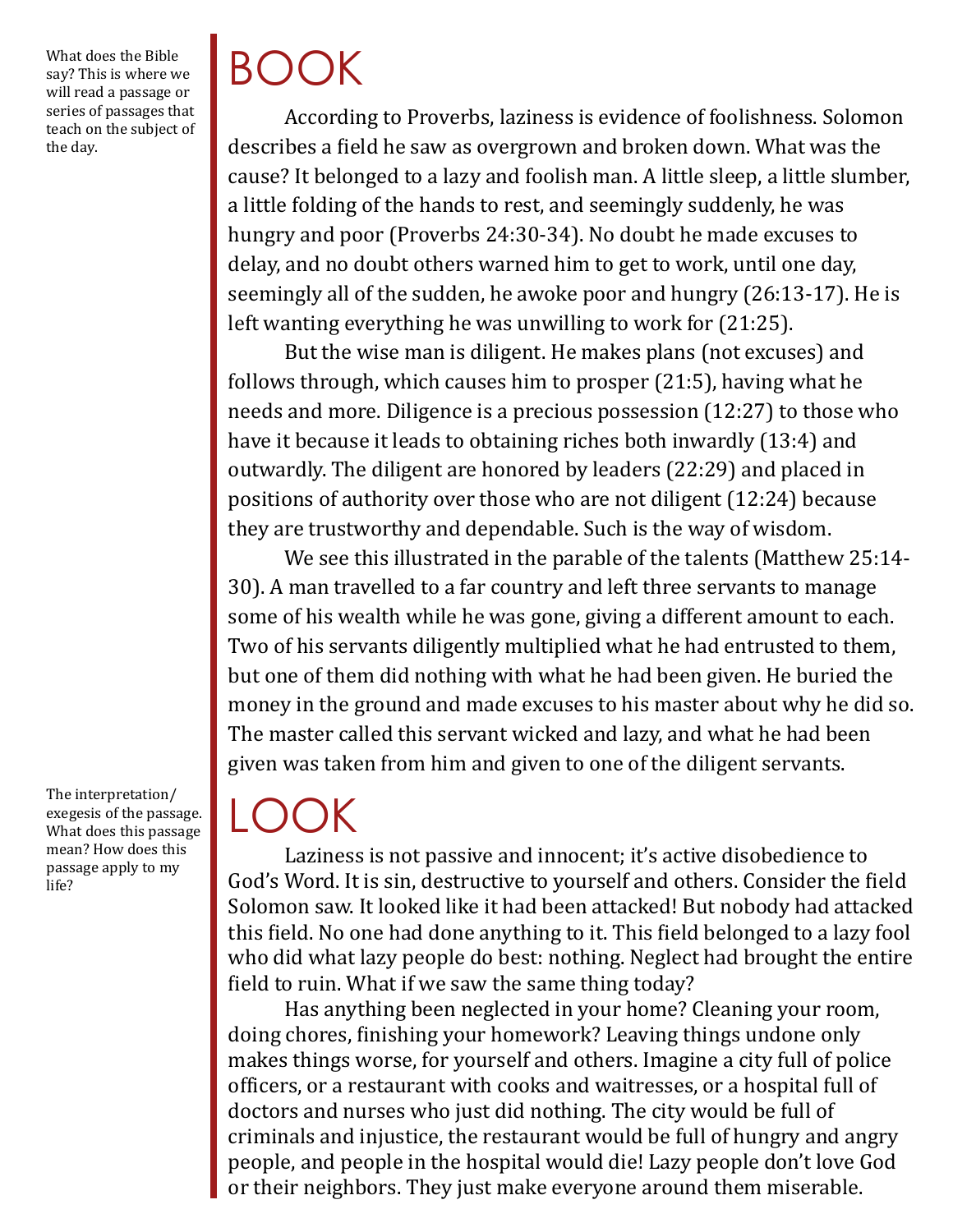## LOOK (Continued)

God designed us to work and desires that we do our work well as unto Him. We shouldn't procrastinate until our parents finally threaten to throw everything with a screen in the trash, and we shouldn't do our work half-heartedly while we grumble and complain. This is foolishness, and while it may seem easier to lie about and do nothing, it actually makes our lives more difficult. Instead, we should praise the Lord for the ability to work and do things for God and others, knowing that it pleases Him and He has promised to reward our diligence.

Sometimes that reward is public recognition. Maybe you can remember a time when your hard work really "paid off." Maybe someone complimented you on a job well done and you got recognized by your teachers or your coach. Proverbs says that those who are diligent in their work will be recognized and rewarded. But most of the diligent work we do will be done without public recognition (getting your homework done on time, practicing with your team to get better, cleaning up your room, and making your bed without being told to do it, etc.) But do you know who sees all of these things and rewards you? For every follower of Jesus who was diligent in their work Jesus will say to them, "Well done, good and faithful servant. Enter into the joy of your Lord!"

TOOK

As a class, memorize Proverbs 15:9.

**Pray:** Thank God for showing us the danger of laziness. Ask him to help you to keep your heart with all diligence and do all things in a way that honors and pleases him.

**Parent Question:** How is laziness destructive? What have I been lazy in? What have I been diligent in?

What is my response to this passage of Scripture? How should my life change according to what this passage teaches me? What are the practical things I can do throughout the week to make this true in my life?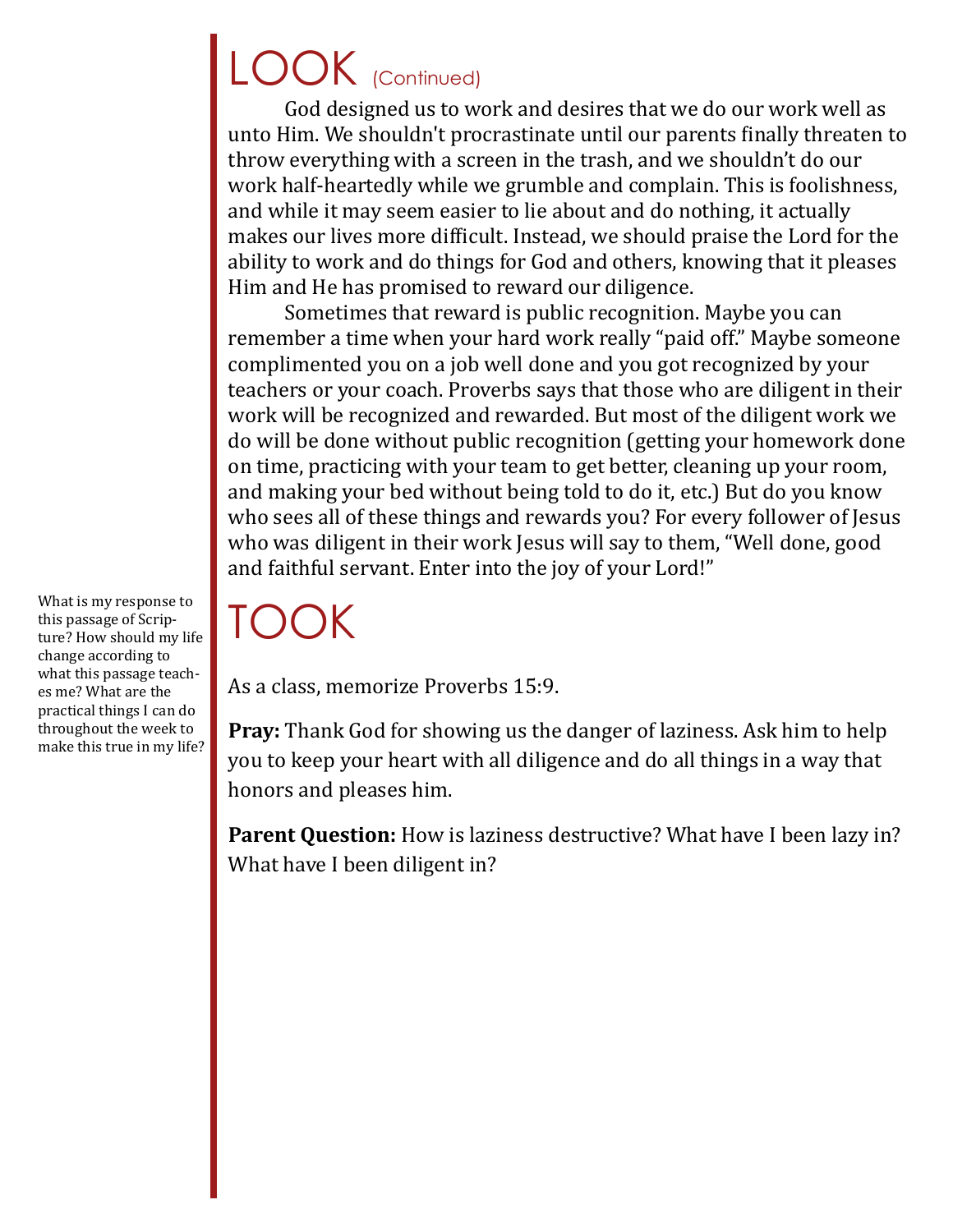## FURTHER STUDY

### **Commentary on Select Proverbs by David Guzik**

#### **[Proverbs 12:24](https://www.blueletterbible.org/kjv/proverbs/12/24/s_640024)**

**The hand of the diligent will rule, But the lazy** *man* **will be put to forced labor.**

a. **The hand of the diligent will rule**: This is both according to the blessing of God (who rewards the **diligent**) and the nature of the world and society. Hard working people achieve and come to places of leadership.

i. "So, Christian, be diligent**.** Spend and be spent in Christ's service. Your privileges will be enlarged. Your God will be honored. Your crown will be secure." (Bridges)

b. **The lazy man will be put to forced labor**: Because he is unfit to rule over others or even himself, **the lazy man** will be ruled over by others.

i. "Diligence at work determines success and advancement. To put it bluntly, the diligent rise to the top and the lazy sink to the bottom." (Ross)

**ii. The lazy man**: "Heb. *the deceitful*. So he calls the slothful, because deceit and idleness are commonly companions, and such men seek to gain by fraud what they either cannot or will not get by honest labour." (Poole)

#### **[Proverbs 12:27](https://www.blueletterbible.org/kjv/proverbs/12/27/s_640027)**

**The lazy** *man* **does not roast what he took in hunting, But diligence** *is* **man's precious possession.**

a. **The lazy man does not roast what he took in hunting**: Using a somewhat humorous illustration, Solomon showed that the **lazy man** does not finish the job. He went to all the trouble of hunting and capturing the prey, but will never enjoy the fruit of his work because he is too **lazy** to do it.

i. "Just as one who might hunt but never cook what he finds, so the lazy person never completes a project." (Ross)

b. Diligence is man's precious possession: There are many precious things a man or woman can have, but diligence is near the top of the list. Many great things are accomplished with little talent but great diligence.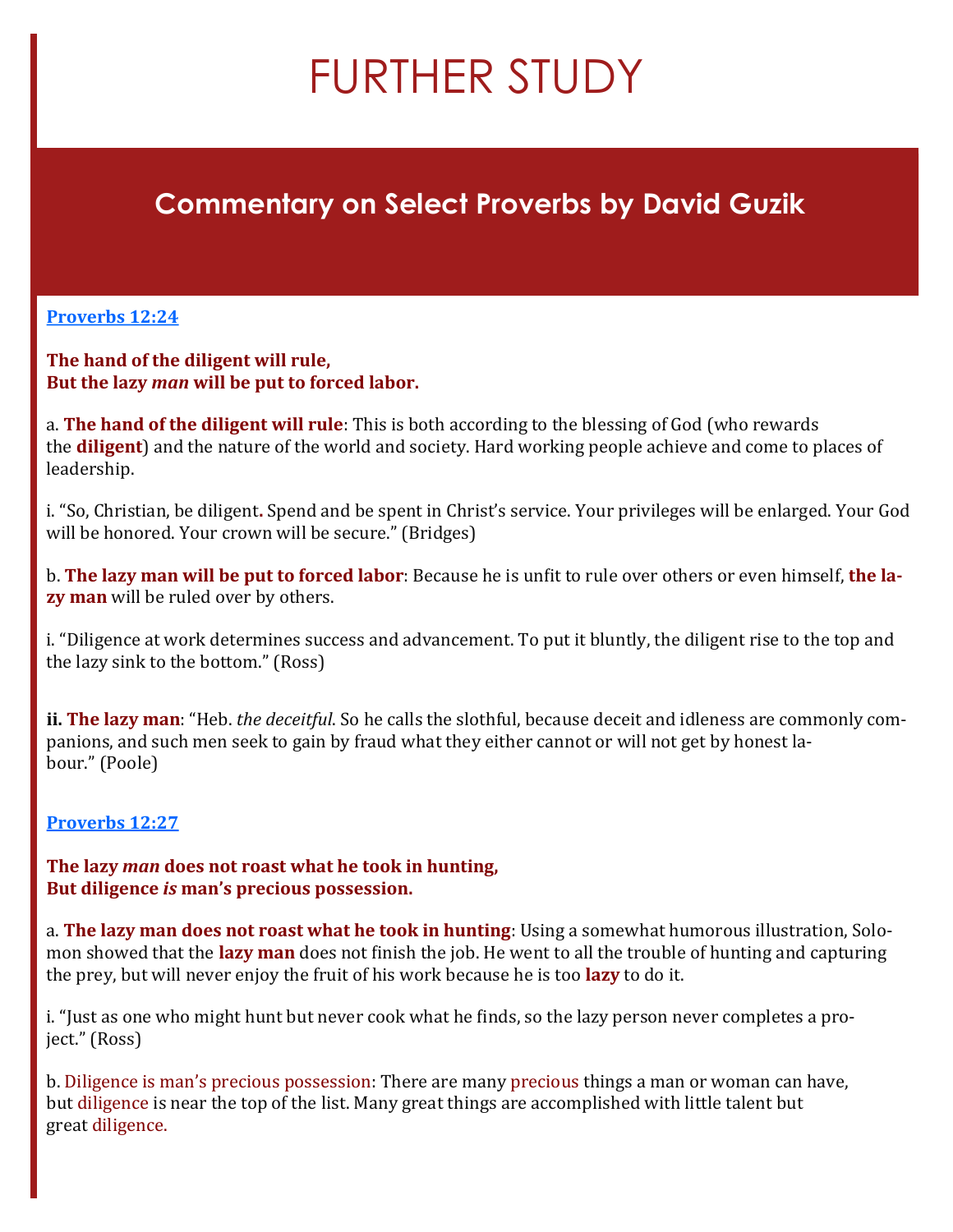#### **[Proverbs 21:5](https://www.blueletterbible.org/kjv/proverbs/21/5/s_649005)**

### **The plans of the diligent** *lead* **surely to plenty, But** *those of* **everyone** *who is* **hasty, surely to poverty.**

a. **The plans of the diligent lead surely to plenty**: When good planning is combined with **diligent** work there will be a harvest of **plenty**.

b. **But those of everyone who is hasty, surely to poverty**: The one who wants to avoid work, find shortcuts, and cut corners will find that failure instead of **plenty**. Their path leads **surely to poverty**.

i. **Everyone who is hasty**: "Elsewhere the diligent person stands over against the lethargic sluggard (**[Proverbs 10:4;](https://www.blueletterbible.org/kjv/proverbs/10/4/s_638004) [12:24,](https://www.blueletterbible.org/kjv/proverbs/12/24/s_640024) [27;](https://www.blueletterbible.org/kjv/proverbs/12/27/s_640027) [13:4](https://www.blueletterbible.org/kjv/proverbs/13/4/s_641004)**), but here he stands opposed to the rash and imprudent. The lazy are defective in action; the hasty, in thought." (Waltke)

#### **[Proverbs 21:25](https://www.blueletterbible.org/kjv/proverbs/21/25/s_649025)**

#### **The desire of the lazy** *man* **kills him, For his hands refuse to labor.**

a. **The desire of the lazy man kills him**: The **lazy man** has **desire**; he just doesn't have the initiative or the energy to fulfill it. His life of unfulfilled **desire** is unsatisfying and feels as if it **kills him**. This is a death to self, but not in the good and blessed way described by Jesus for His disciples ([Matthew 10:38,](https://www.blueletterbible.org/kjv/matthew/10/38/s_939038) [Luke 9:23\).](https://www.blueletterbible.org/kjv/luke/9/23/s_982023)

i. John Trapp explained that mere **desire** wasn't enough. "Balaam wished well to heaven; so did the young Pharisee in the gospel, that came to Christ hastily, but went away heavily. Herod for a long time desired to see Christ, but never stirred out of doors to see him. Pilate asked Christ, What is truth? but never stayed his answer."

b. **For his hands refuse to labor**: Having the **desire** for good and blessing and prosperity, but not the desire to work, the **lazy man** lives a life of constant frustration and disappointment. He does not know the satisfaction of earned achievement.

i. "Living in a world of wishful thinking and not working will bring ruin…the verse teaches that doing rather than desiring brings success." (Ross)

6. ([Pro 22:29\)](https://www.blueletterbible.org/kjv/proverbs/22/29/s_650029) The reward of excellent work.

**Do you see a man** *who* **excels in his work? He will stand before kings; He will not stand before unknown** *men***.**

a. **Do you see a man who excels in his work**: Wisdom pushes us toward excellence. God has given every **man** and woman **work** to do, and they should do that work with excellence as unto God and not only to men [\(Colossians 3:23\).](https://www.blueletterbible.org/kjv/colossians/3/23/s_1110023)

i. **A man who excels**: "One who is improving his talents all the time and is making the most of his opportunities. He is like Henry Martyn, who was known in his college 'as the man who had not lost an hour.'" (Bridges)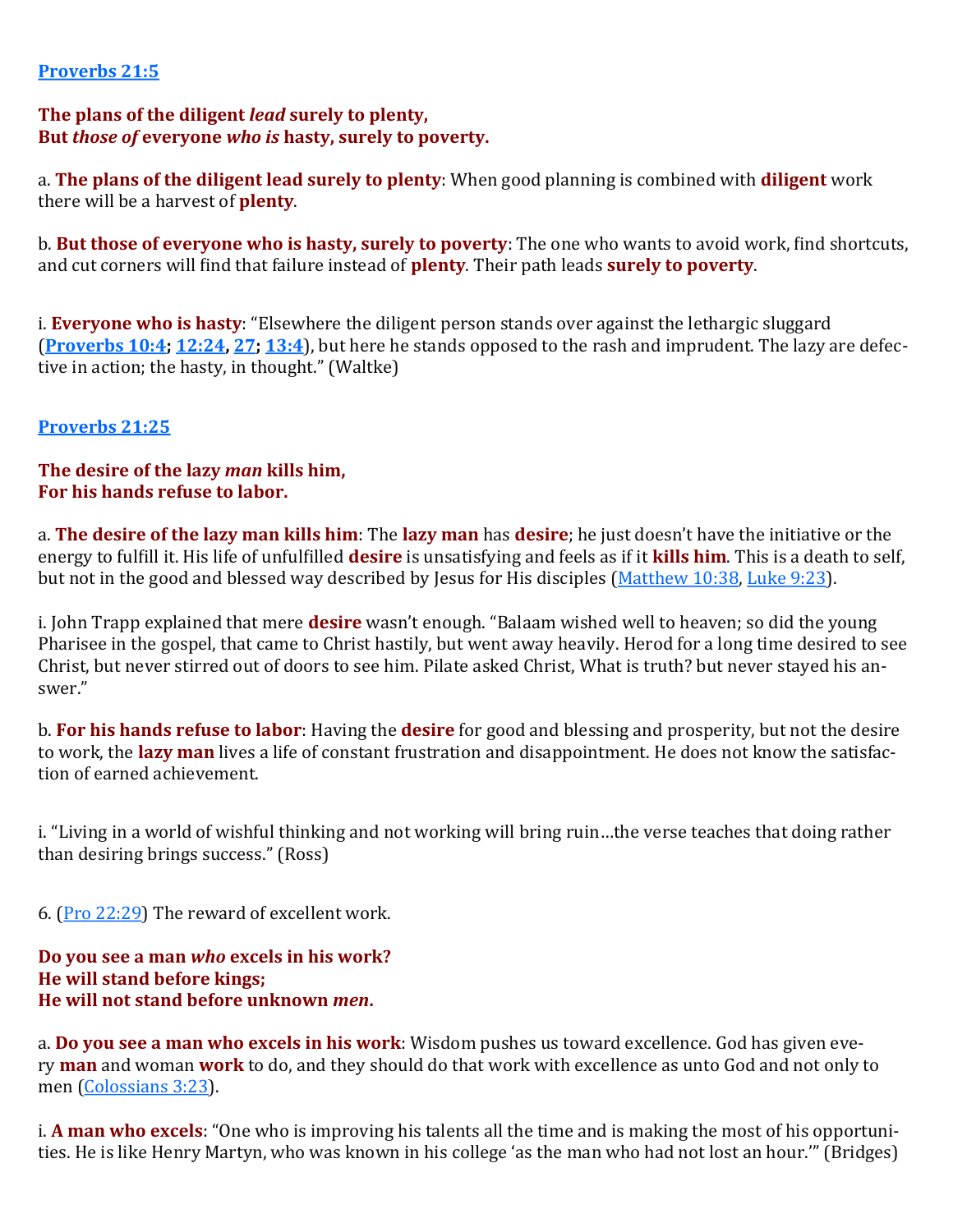ii. "Anyone who puts his workmanship before his prospects towers above the thrusters and climbers of the adjacent paragraphs." (Kidner)

b. **He will stand before kings**: The excellence of a man or woman's work can give them great standing in the world. More importantly, it gives them standing before the King of Kings, who promises to reward the one who works diligently unto Him [\(Colossians 3:23](https://www.blueletterbible.org/kjv/colossians/3/23-24/s_1110023)-24).

i. "How dear was Daniel to Darius, because, though sick, yet he despatched the king's business! What favourites to our Henry VIII were Wolsey, Cromwell, Cranmer, for like reason! A diligent man shall not sit long in a low place." (Trapp)

ii. "Jesus taught that the one who is trustworthy in the small matters of this world will be entrusted with ten cities in his coming kingdom [\(Matthew 25:14](https://www.blueletterbible.org/kjv/matthew/25/14-30/s_954014)-30; [Luke 19:11](https://www.blueletterbible.org/kjv/luke/19/11-27/s_992011)-27; cf. [John 12:26\)](https://www.blueletterbible.org/kjv/john/12/26/s_1009026)." (Waltke)

5.  $(Pro 24:30-34)$  $(Pro 24:30-34)$  $(Pro 24:30-34)$  The tragedy of the lazy man.

**I went by the field of the lazy** *man,* **And by the vineyard of the man devoid of understanding; And there it was, all overgrown with thorns; Its surface was covered with nettles; Its stone wall was broken down. When I saw** *it,* **I considered** *it* **well; I looked on** *it and* **received instruction: A little sleep, a little slumber, A little folding of the hands to rest; So shall your poverty come** *like* **a prowler, And your need like an armed man.**

a. **There it was, all overgrown with thorns**: This is what the wise man saw when he looked at **the field** or **the vineyard** of the **lazy man**. The lazy man did not plant the **thorns** or **nettles**, and he did not deliberately break down the **stone wall**. Yet his laziness made these things happen just as much as if he had deliberately done them.

i. "[Isaiah 28:24](https://www.blueletterbible.org/kjv/isaiah/28/24-29/s_707024)-29 describes how careful, industrious field-work looks." (Waltke)

b. **When I saw it, I considered it well**: The wise man learned from the tragedy of the lazy man. He didn't have to suffer the same things the lazy man did to learn the lesson. This is one of the marks of wisdom.

i. "The anecdote invites the reader to recall similar observations of homes in disrepair and to draw the same conclusions even while participating in the poet's disgust over the shameful condition of the lackadaisical man's home." (Garrett)

c. **A little sleep, a little slumber**: This is how the lazy man rationalizes his neglect of duty. "A **little sleep** causes no harm; surely we all need a **little slumber**." The problem isn't the **sleep** of the lazy man; it is his neglect of duty.

i. "Rest assured of that; be best will become the worse if we neglect it. Neglect is all that is needed to produce evil. If you want to know the way of salvation I must take some pains to tell you; but if you want to know the way to be lost, my reply is easy; for it is only a matter of negligence." (Spurgeon)

d. **So shall your poverty come like a prowler**: This is the destiny of the **lazy man** or woman. Because of